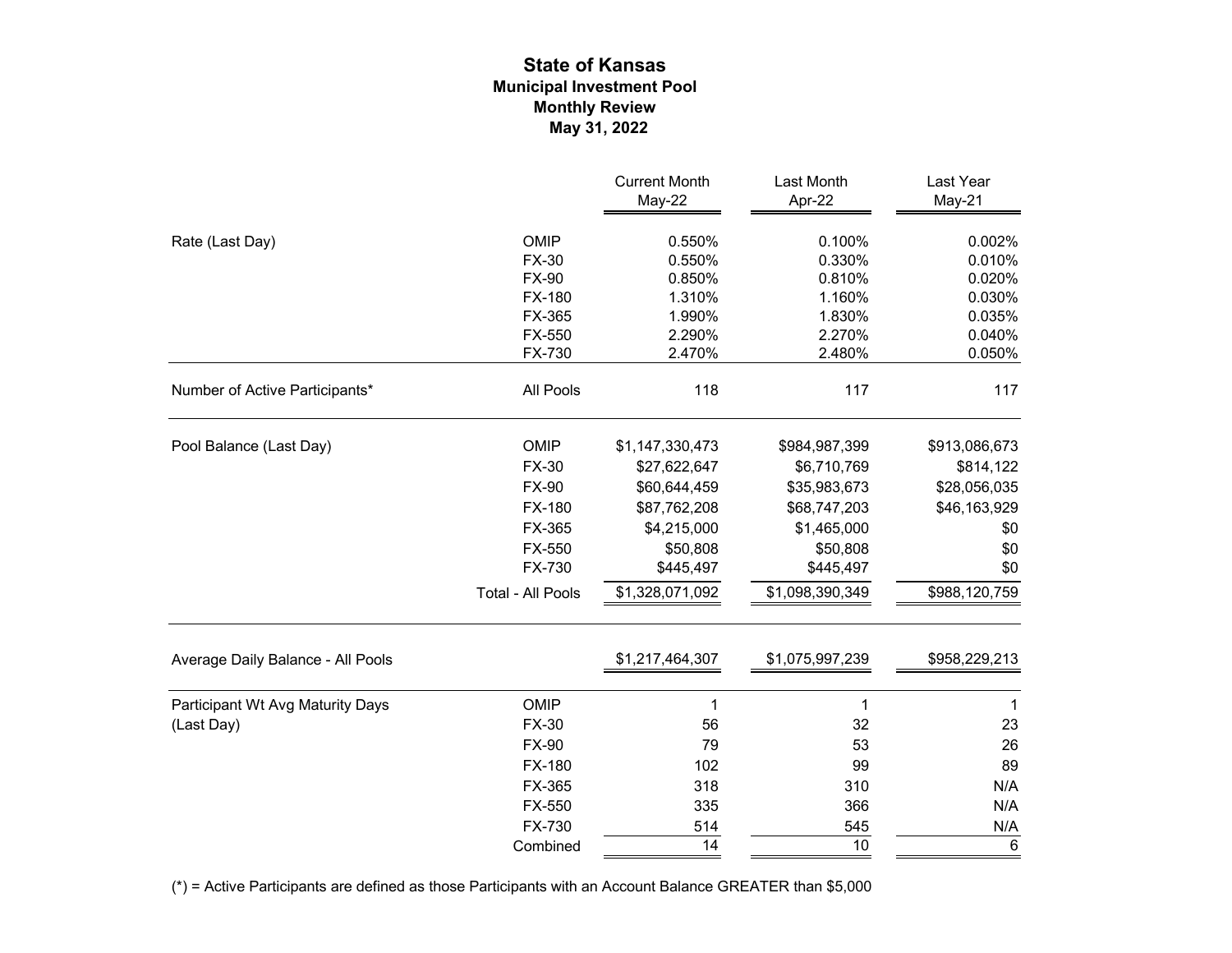## STATE OF KANSAS Municipal Investment Pool Summary Report May 31, 2022

| <b>Participant Activity</b>                               | <b>OMIP</b>        | <b>FX-30</b>    | $FX-90$          | <b>FX-180</b>   | <b>FX-365</b>  | <b>FX-550</b> | <b>FX-730</b> | <b>All Pools</b>                |  |  |
|-----------------------------------------------------------|--------------------|-----------------|------------------|-----------------|----------------|---------------|---------------|---------------------------------|--|--|
|                                                           |                    |                 |                  |                 |                |               |               |                                 |  |  |
| Prior Month Ending Principal Deposits                     | \$984,987,399.30   | \$6,710,768.85  | \$35,983,672.46  | \$68,747,203.40 | \$1,465,000.00 | \$50,808.41   | \$445,496.84  | \$1,098,390,349.26              |  |  |
| <b>Current Month Principal Deposits</b>                   | \$332,584,180.60   | \$21,161,877.70 | \$33,587,668.73  | \$19,015,004.49 | \$2,750,000.00 | \$0.00        | \$0.00        | \$409,098,731.52                |  |  |
| <b>Current Month Principal Withdrawals</b>                | (\$170,664,689.01) | (\$250,000.00)  | (\$8,926,882.53) | \$0.00          | \$0.00         | \$0.00        |               | $$0.00$ (\$179,841,571.54)      |  |  |
| <b>Current Month Ending Principal</b>                     | \$1,146,906,890.89 | \$27,622,646.55 | \$60,644,458.66  | \$87,762,207.89 | \$4,215,000.00 | \$50,808.41   |               | \$445,496.84 \$1,327,647,509.24 |  |  |
| <b>Current Month Interest Posted</b>                      | \$423,582.47       |                 |                  |                 |                |               |               | \$423,582.47                    |  |  |
| Current Month Interest Accrual Withdrawn                  | \$0.00             |                 |                  |                 |                |               |               | \$0.00                          |  |  |
| <b>Current Month Ending Interest</b>                      | \$423,582.47       | \$0.00          | \$0.00           | \$0.00          | \$0.00         | \$0.00        | \$0.00        | \$423,582.47                    |  |  |
| Current Month Total Balance (Ending Princ. / Ending Int.) |                    |                 |                  |                 |                |               |               | \$1,328,071,091.71              |  |  |
| FX Rate Interest Paid                                     |                    | \$157.81        | \$5,443.26       | \$749.97        | \$0.00         | \$0.00        | \$0.00        | \$6,351.04                      |  |  |
| FX Rate Interest Withdrawn                                |                    | (\$157.81)      | (\$5,443.26)     | (\$749.97)      | \$0.00         | \$0.00        | \$0.00        | (\$6,351.04)                    |  |  |
| FX Rate End of Month Interest Accrual                     |                    | \$6.333.01      | \$30,371.03      | \$70,218.07     | \$6,892.47     | \$12.08       | \$132.43      | \$113,959.09                    |  |  |
| Current Month Total Balance (Interest Accrual Included)   | \$1,147,330,473.36 | \$27,628,979.56 | \$60,674,829.69  | \$87,832,425.96 | \$4,221,892.47 | \$50,820.49   |               | \$445,629.27 \$1,328,185,050.80 |  |  |
|                                                           |                    |                 |                  |                 |                |               |               |                                 |  |  |
| <b>Potential Early Withdrawal Penalty</b>                 | N/A                | \$6,243.48      | \$21,184.02      | \$47,247.33     | \$3,447.06     | \$47.82       | \$452.21      | \$78,621.92                     |  |  |
| <b>Actual Early Withdrawal Penalties</b>                  |                    |                 |                  |                 |                |               |               |                                 |  |  |
| (Paid Since Inception of Fixed Rate Options)              | N/A                | \$0.00          | \$41,993.12      | \$4,486.03      | \$560.96       | \$0.00        | \$0.00        | \$47,040.11                     |  |  |

 STATE OF KANSAS Pooled Money Investment Portfolio Summary Report May 31, 2022

|                  |                    |                       |           |        |                    | Unrealized     | Weighted Avg          |  |
|------------------|--------------------|-----------------------|-----------|--------|--------------------|----------------|-----------------------|--|
| Par Value        | Original Cost      | <b>Amortized Cost</b> | Portfolio | Yiela  | Market Value       | Gain / Loss    | Matu<br>'urity (Days) |  |
| 8,109,985,000.00 | \$8,087,838,208.39 | \$8,096,240,191.72    | 100.00%   | 0.691% | \$8,087,504,500.00 | \$8,735,691.72 | 67.0                  |  |